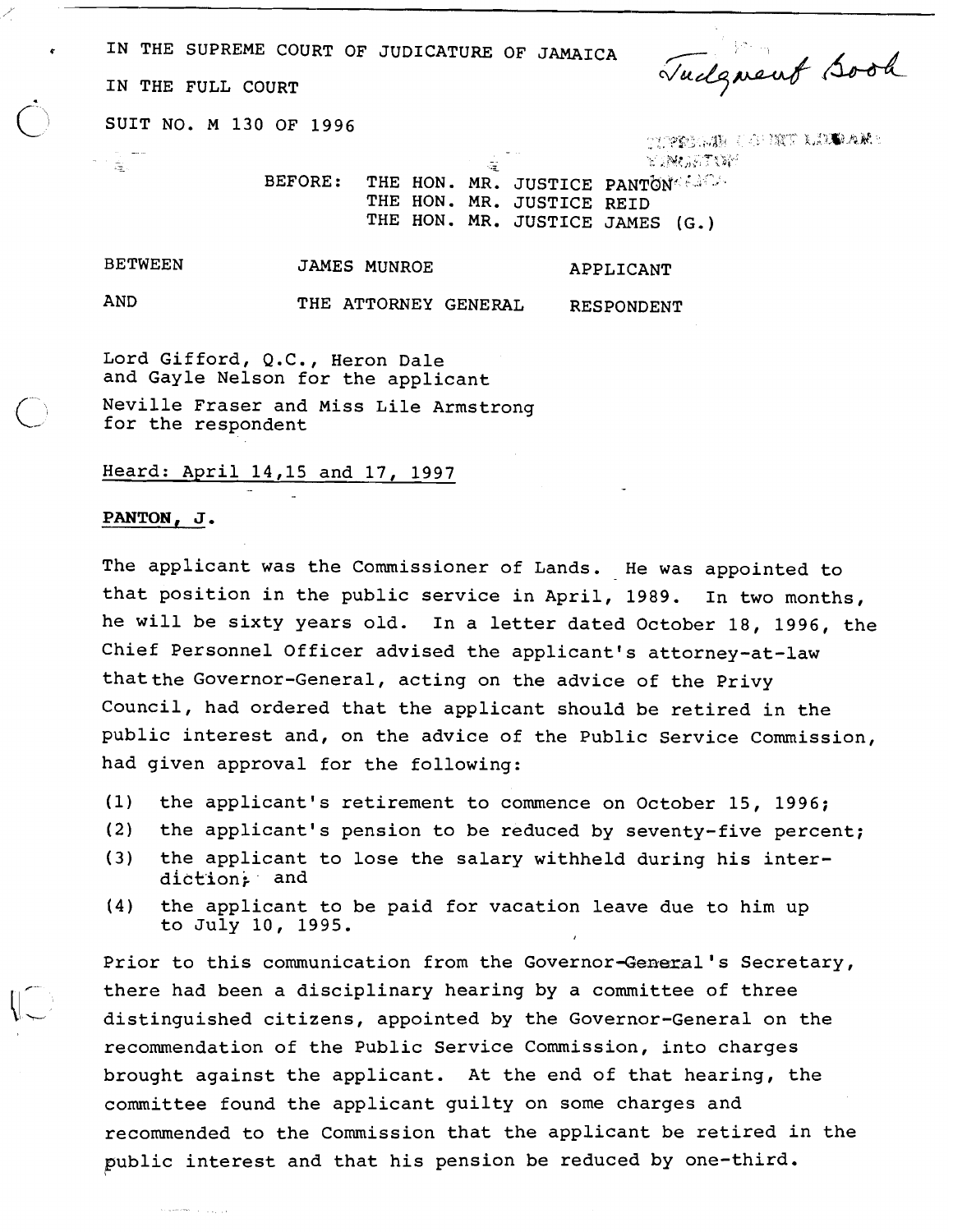**That recommendation did not find favour with the Public Service Commission in that the Commission recommended to the Governor-General that instead of retirement the applicant should be dismissed with effect from April 1, 1996 (All Foolsf Day). In the exercise of a right that the law gives him, the applicant requested a reference of his case to the Privy council. This was granted. The result was the communication of October 18, 1996, referred to above.** 

The applicant held one of the highest offices in the public service **of his country. The post is one which is provided for in the Crown Property (Vesting) Act which came into operation thirty-seven years ago.** 

#### **Section 3 of that Act provides thus:**

- **(1) "The Governor-General may from time to time appoint a fit and proper person to be Commissioner of Lands.**
- **(2) The Commissioner for the time being shall be a corporation sole by the name of the Commissioner of Lands and shall have power to acquire, hold and dispose of land and other property of whatever kind.**
- **(3) The Commissioner shall have an official seal which shall be authenticated by the signature of the Commissioner and shall be officially and judicially noticed."**

**These provisions clearly show that the position of Commissioner of Lands is no ordinary position in the public service.** 

**For completeness, it should be mentioned that subsection (4) of section 3 states that except in accordance with the provisions of any enactment or under any power or directions contained in any transfer, conveyance, will or other instrument, the Commissioner shall not, without either general or special authority in writing**  C **from the Minister responsible for Crown Lands, "sell, convey, exchange, grant, assign, surrender or yield up, mortgage, lease or let any land vested in him by or under this Act."**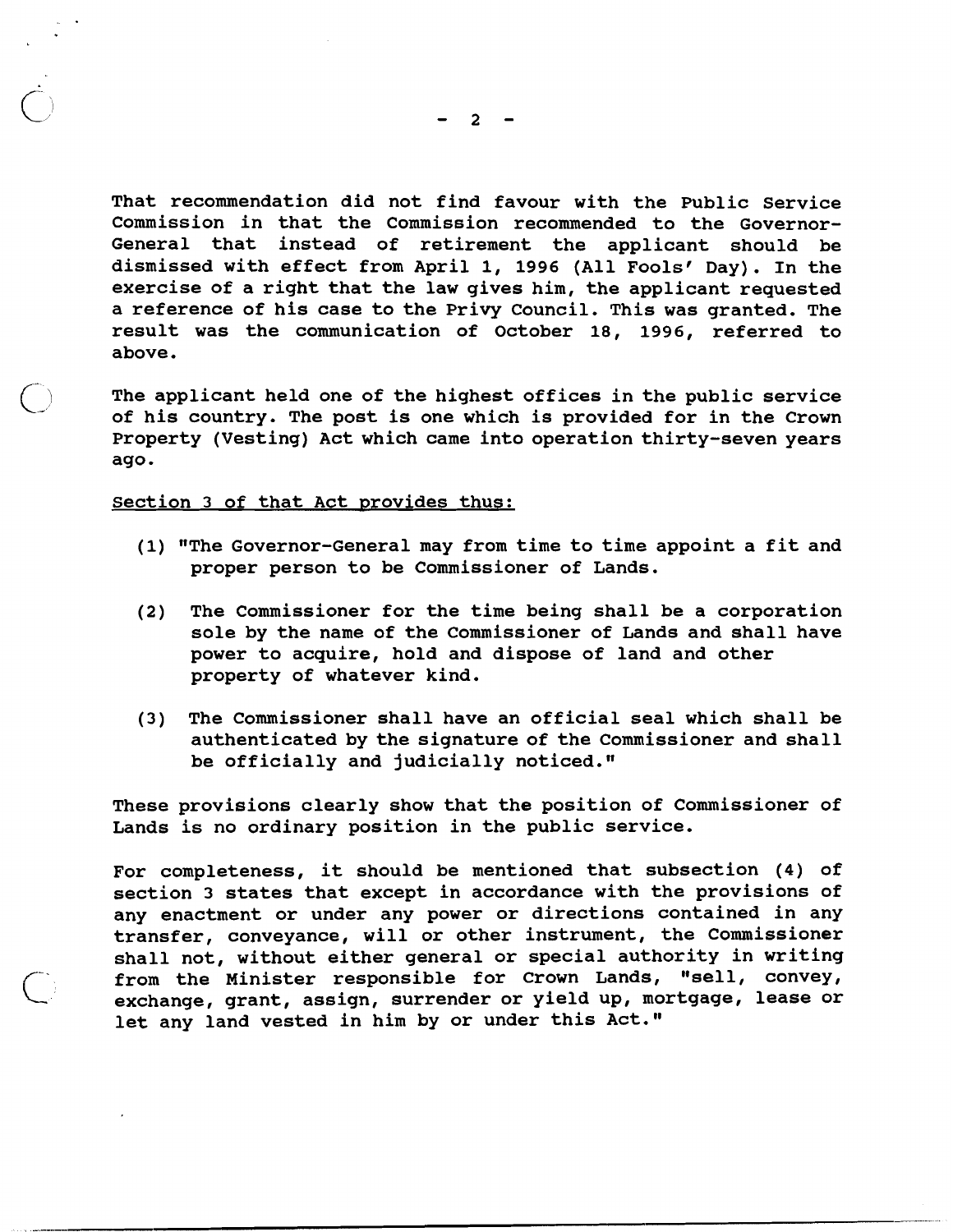$-3 - -$ 

## Section 4 provides further in subsection 2:

**ptAll lands acquired, by whatever means, on or after the commencement of this Act, for the use of the Government of this Island, other than the lands acquired by the Minister of Housing for the purposes of the Housing Act, shall be vested in the Commissioner for the time being and held bv him and his successors in the said office in trust for Her Maiestv. her heirs and successors---** 

- **(a) for the purposes for which such lands are purchased, taken or held under any enactment; or**
- **(b) in accordance with the terms of the transfer, conveyance, lease, will or other assurance executed in relation thereto.**

The nature of the applicant's employment made him subject to The Public Service Requlations, 1961.

**Proceedings for dismissal were taken out against him in accordance with Regulation 43. No complaint has been made as to jurisdiction. Several charges were laid. We need only concern ourselves with the three charges that are relevant to these proceedings. This is how the charges were put to him by the chairman of the committee:** 

**"James Munroe,** 

**You are charged with having committed the following acts of misconduct while attached to the Lands Department as the Commissioner of Lands.** 

### **CHARGE 1**

**That in respect of Government land situated at Lot 38 Shettlewood, in the parish of Hanover, you James Munroe, being the Commissioner of Lands, caused the said land to be allotted to your wife, Hermine Layne, by directly making a recommendation to that effect to the Minister of Agriculture and without disclosing her identity as your wife in a situation in which there was conflict of interest and duty, and in preference to other applicants who were either ordinary residents in the parish of Hanover or occupiers of the land."**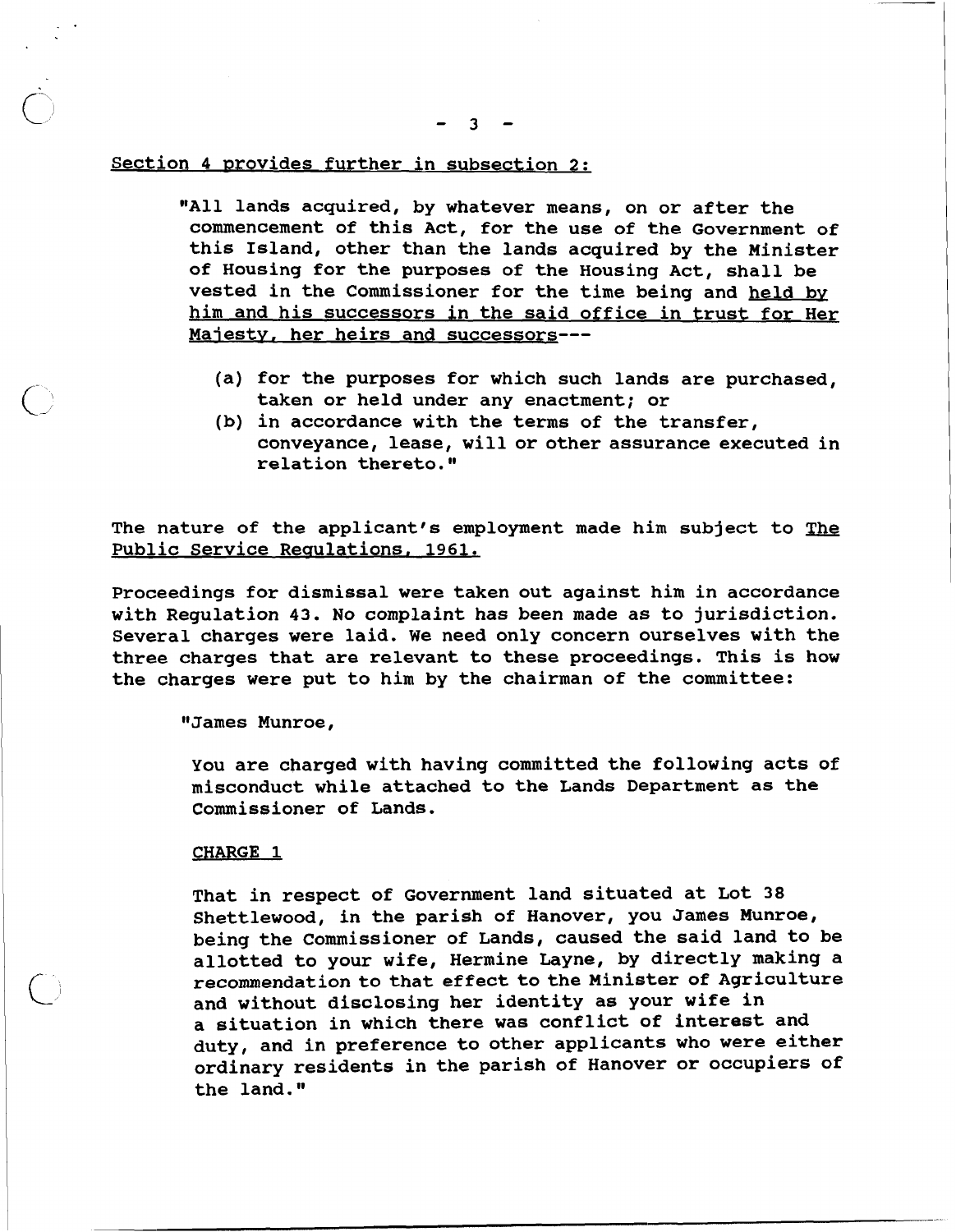#### **CHARGE 111**

**"That in respect of the divestment of Government land situated at Lot 41, New Hope in the parish of Westmoreland, you, James Munroe, being the Commissioner of Lands, caused the said land to be allotted to your wife, Hermine Layne, by directly making a recommendation to that effect to the Minister of Agriculture without disclosing her identity as your wife in a situation in which there was a conflict of interest and duty and in preference to other applicants who were either residents of Westmoreland or occupiers of the**  New Hope property."

## **CHARGE V**

**"That in respect of the divestment of Government land situated at Lot 27, Chudleigh House Reserve, in the parish of Manchester, you, James Munroe, being the Commissioner of Lands by directive No. K49/07 of the 30th May, 1994, caused the said land to be sold to Mr. Leonard Henry, for one hundred and seventy-four thousand dollars (\$174,00.00), notwithstanding a valuation of the said land in 1991, by the Deputy Commissioner of Lands for three hundred and fifty thousand dollars (\$350,000.00) and before the receipt of a current valuation which was requested by the Deputy Commissioner on the 2nd May, 1994, and at a price**  significantly below its current value."

To each charge, the applicant responded "Not guilty".

**The proceedings lasted for nine days over a period of nine months. In a report dated March 6, 1996, the committee noted that the system involved the submission of lists of applicants to the Commissioner who in turn would check the lists before submitting the names to the Minister for his approval. The linchpin between the Minister and the lists is the Commissioner who alone can pass title to an applicant. For the Minister to be in a position to determine whether he should approve an allotment to an applicant, it would be expected that the Commissioner would inform him of anything that may have been out of the ordinary.** 

**So far as Charges 1 and 111 are concerned, the committee delivered itself thus:**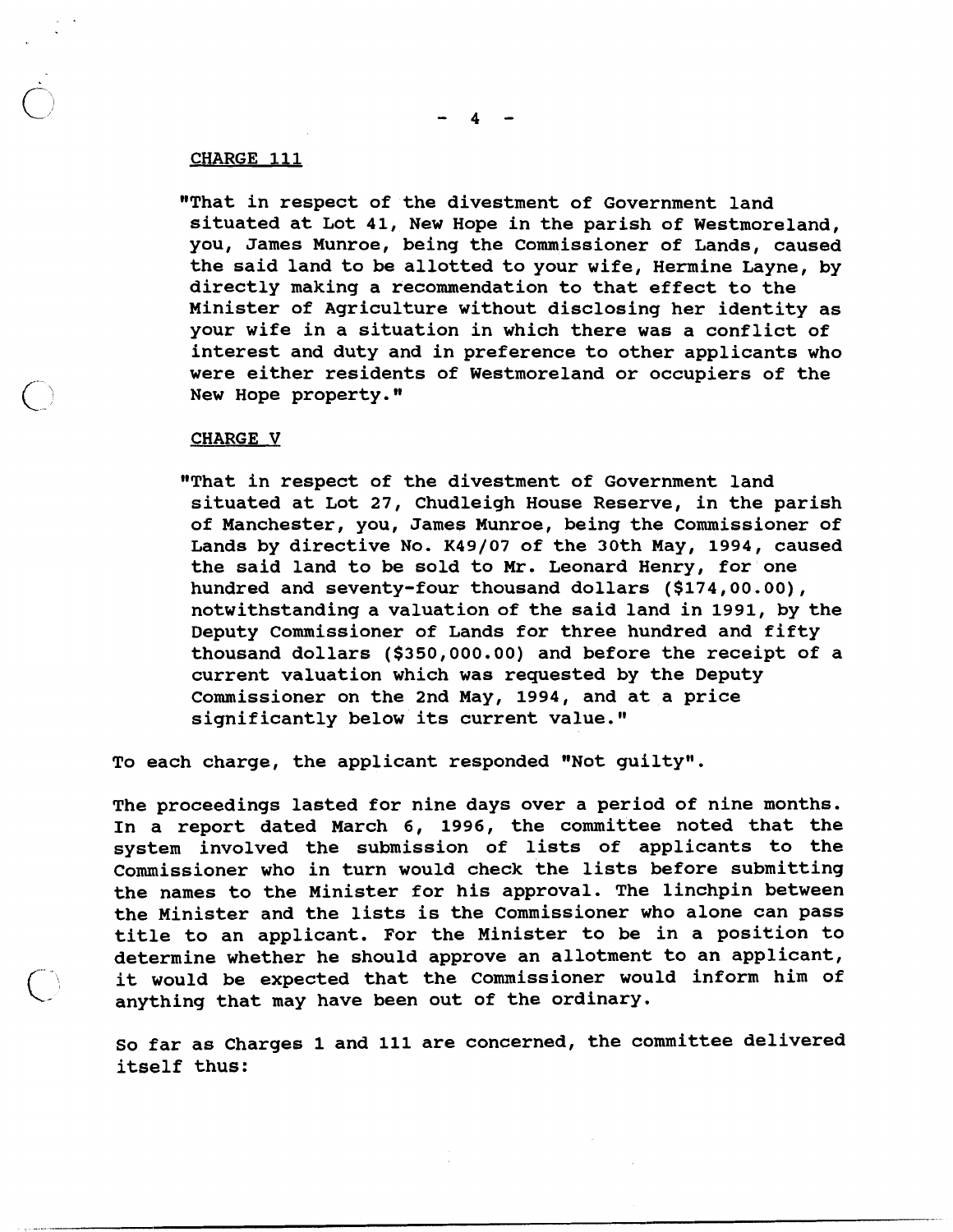**"The Commissioner was under no legal obligation to make any disclosures with respect to charges 1 and 111. However, we are of the view, and find that he was guilty of a breach of ethics in all the circumstances in not making a full disclosure of his interest in the land allotted to his wife, under whatever name she may have made application. Further, given the RADA policy of one (1) lot to each applicant except where the applicant has made such improvement and wishes to extend his holding he may receive additional allotment, the Commissioner's explanation that his wife could not develop the first lot because it could not be identified so she applied and was given the second allotment is not persuasive. That alone should have made it more imperative that on the aspect of her second allocation without having started development of the first,**  it was necessary that the Minister ought to have been advised."

**In the very next paragraph, the committee dealt with charge V. Due to the conclusion that we have arrived at, there is no need to quote from that paragraph.** 

**In the penultimate paragraph of the report, in apparently summarizing the whole case and its findings against the applicant, the committee said:** 

**I8We consider the Commissioner to be guilty of gross misconduct in the exercise of his duty, bearing in mind the importance of his position, the aims and object of his Department in the Ministry, and the standard of performance required by the holder of his post in that department."** 

**Thereafter comes a single line with the recommendation of the committee followed by the date of the report and the signatures of the members of the committee.** 

# **THE CHALLENGE TO THE COMMITTEE'S FINDINGS**

**Lord Gifford, Q.C., for the applicant was careful to point out to the Court that the decisions that he sought to have quashed were those made by the Governor-General on the advice of the Privy Council. However, this required consideration of the committeefs findings as well as the recommendation of the Public Service Commission to the Governor-General.**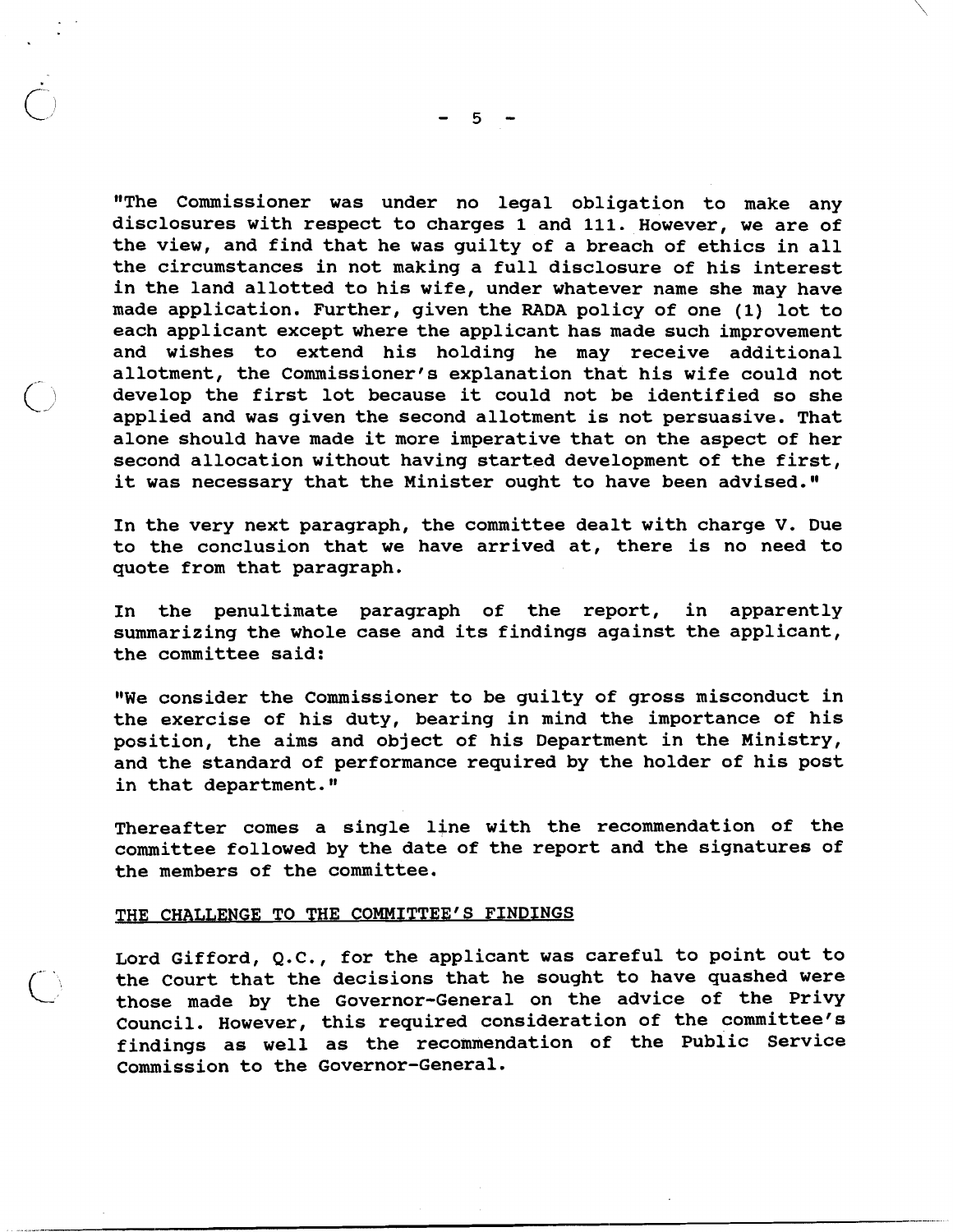**So far as charge V is concerned, Mr. Patrick Robinson, Deputy Solicitor-Genera1,who preferred the charges indicated to the committee that having deliberated on the matter he had concluded that the charge had failed. The committee did not then state its disagreement with learned counsel; nor did it advise the applicant or his attorneys-at-law of its disquiet with the position adopted by Mr. Robinson. As a result, the applicant relied on Mr. Robinson's view that the charge had failed.** 

**Lord Gifford submitted that there was a breach of natural justice in this regard as the applicant had not been given an opportunity to properly answer the charge.** 

**We agree with that submission so far as charge V is concerned.** 

**In relation to charges 1 and 111, Lord Gifford submitted that the**  committee "failed to make a clear determination". Further, he said, the committee had censured the applicant for a "breach of ethics," **when what was before them was a charge of wmisconductw.** 

**Mr. Neville Fraser, for the respondent, answered these submissions**  by referring to the dictionary meaning of the word "ethics", as **well as to the well-known principles governing the behaviour of public servants.** 

**The Concise Oxford Dictionary has several meanings for the word**  "ethics". Among them are: (a) the science of morals in human **conduct; (b) moral orinciples: rules of conduct. It is clear therefore that a breach of ethics means a breach of the rules of conduct. Lord Gif ford was unable to inform the Court of a breach of ethics that did not involve some form of misconduct.** 

**There are clear rules by which the Commissioner of Lands is expected to operate in the situation that faced the applicant. The rules relate specifically to the place of residence of an applicant for a lot being within a certain radius; and, no allottee being the beneficiary of more than one lot. In addition, section 4 (2) of the Crown Property (Vesting) Act cannot be ignored where it clearly states that the Commissioner is a trustee in respect of the lands held by him for Her Majesty, her heirs and successors. In short, he holds the land in trust for the people of Jamaica. It is our view that the committee was very generous to the applicant when it said**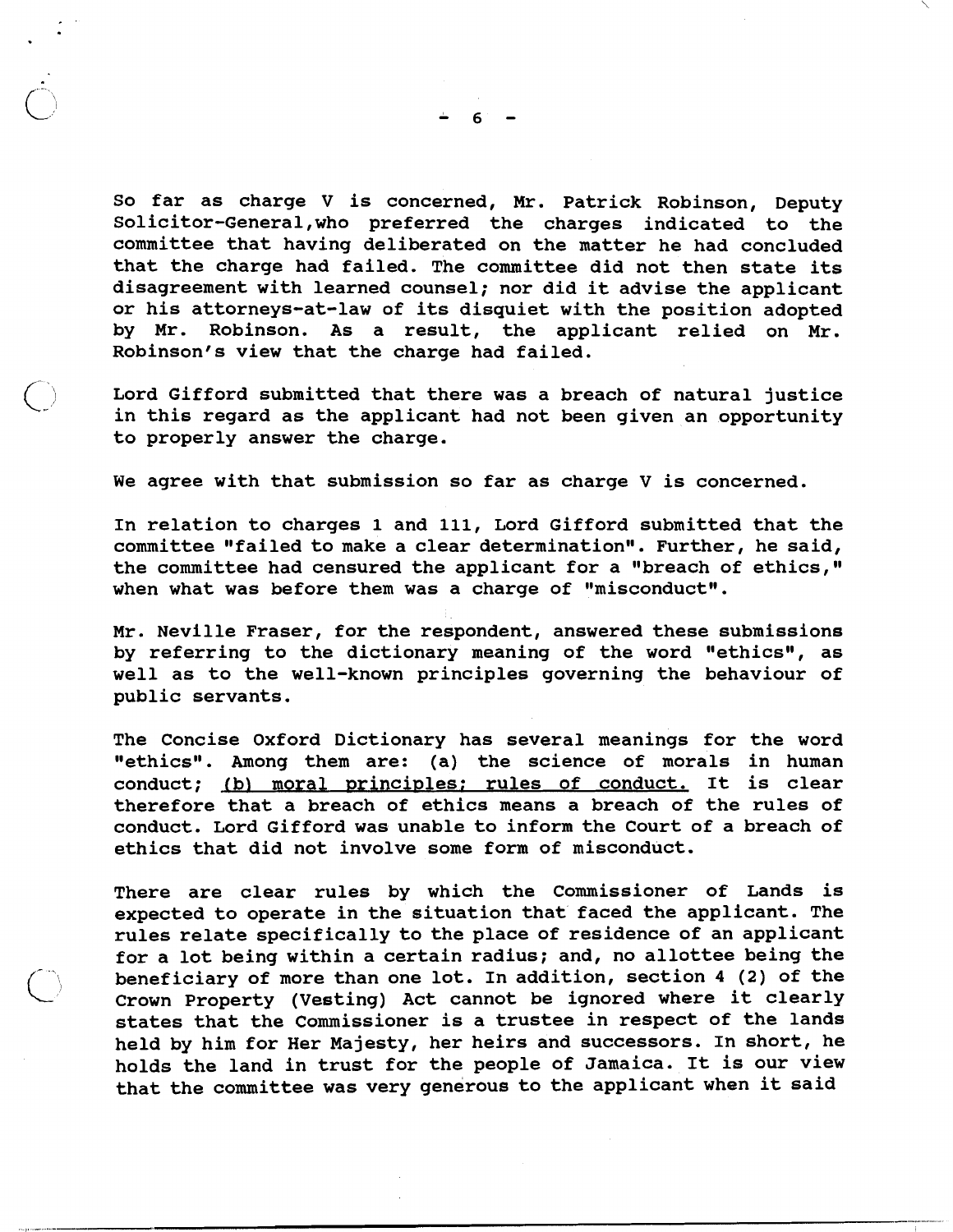$\overline{7}$ 

that he had no legal obligation to make any disclosures with **respect to charges 1 and 111. The committee seems to have overlooked the provisions of section 4 (2) referred to above.** 

**As a trustee with the responsibility of submitting names to the Minister for approval prior to sale, the Commissioner had a duty to communicate to the Minister all information which he had, which on any reasonable view would have been important for the Minister to have in deciding whether a sale should be approved or not.** 

The committee had before it evidence that the Commissioner's wife **used her maiden name in applying for the lots, and that she did not qualify for the lots by residence. That information was not communicated to the Minister and this was not due to an oversight by the Commissioner. He took a conscious decision not to inform the Minister. The committee considered the reason he gave for his failure to inform the Minister. Clearly, the committee was not impressed by it.** 

**In finding that the applicant was guilty of a breach of ethics, the committee alluded to the very particulars that were laid in the charges. It is clear that the committee found the applicant guilty**  as charged. There is no magic in the use of the word "ethics", as **Lord Gif ford would have the Court believe. In any event, the matter is beyond doubt-- although we see no doubt-- when in the penultimate paragraph, the committee stated that the Commissioner**  was quilty of "gross misconduct".

**Before closing this chapter on the applicant's conduct, it is appropriate to mention the generally accepted standard of behaviour expected of public servants. In HALSBURY'S LAWS OF ENGLAND (4th**  ed), Volume 8 at paragraph 1306, the following words appear:

"Conduct of civil servants. Civil servants are subject to a general **code of conduct, the fundamental principles of which are that a civil servant must give his undivided allegiance to the State at all times and on all occasions when it has a claim on his services;**  that he must not put himself in a position where his duty and his **private interests conflict and he must not make use of his official position to further those interests; that his private activities must not be such as might bring discredit on the service, for**  example, heavy gambling and speculation are to be **particularly in departments which have access to information which**